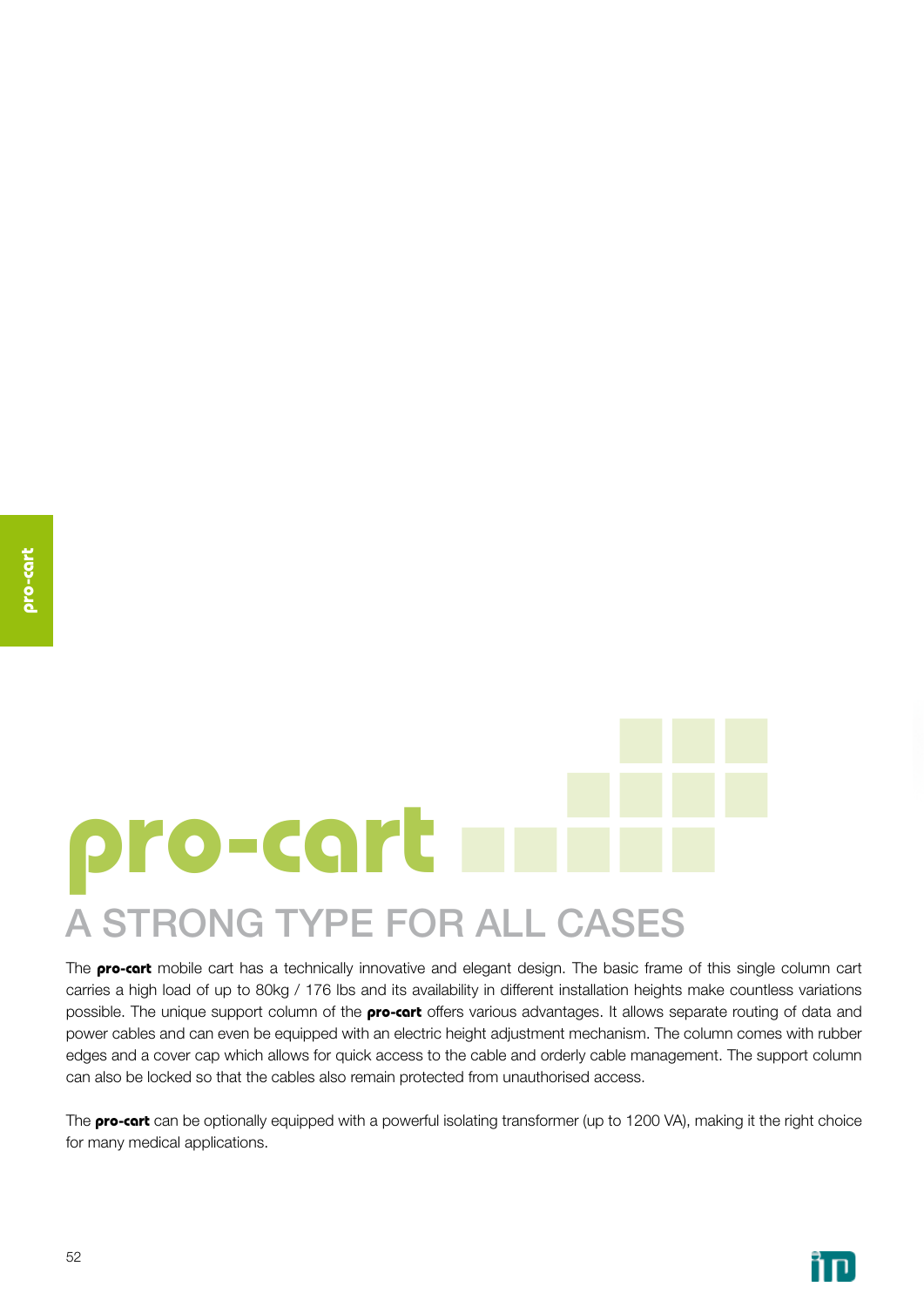

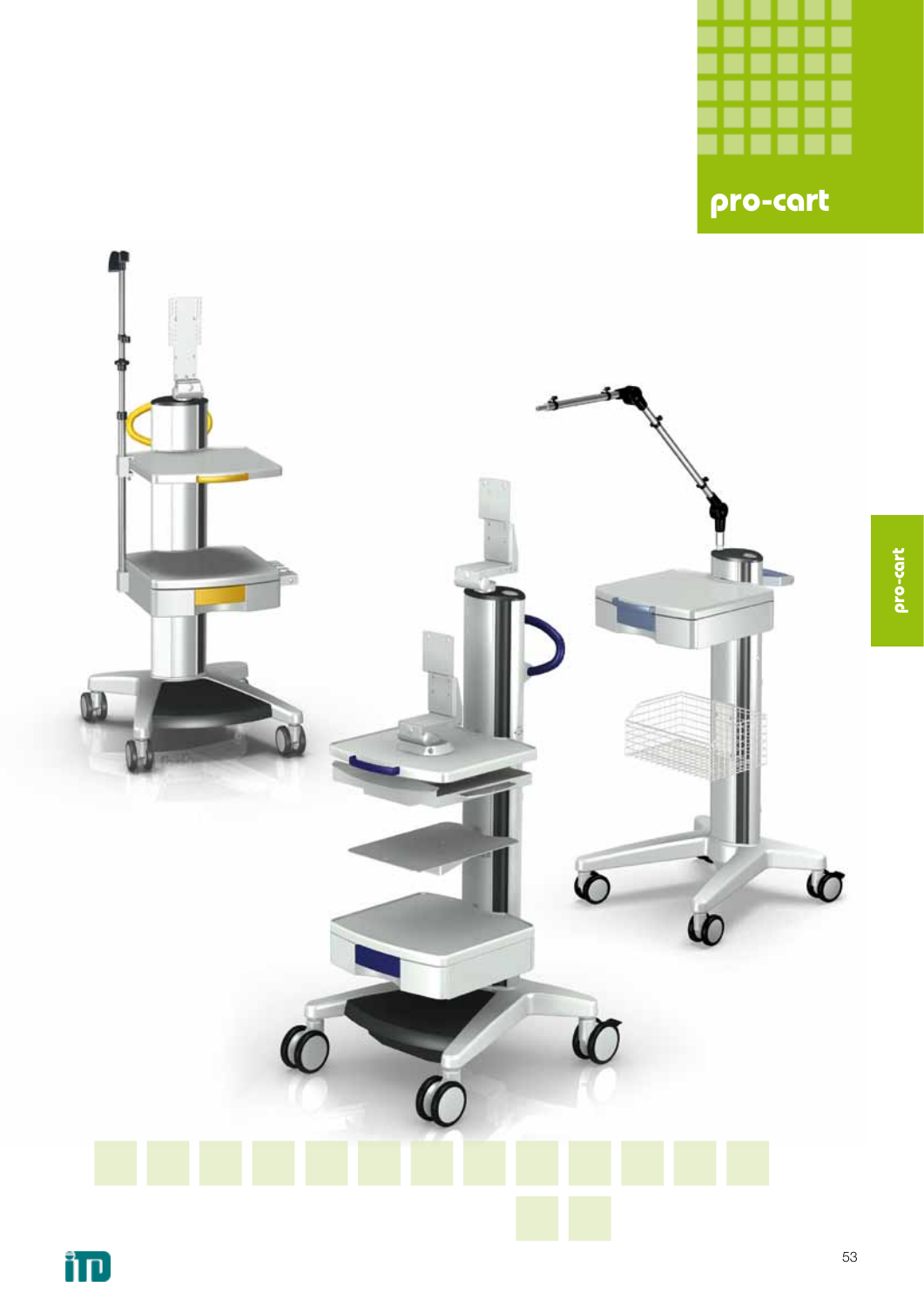### a strong type for all cases



**pro-cart** is the professional choice in numerous areas of medical and laboratory technology, e.g. in anaesthesia, endoscopy, physiotherapy, ultrasound diagnostics. **pro-cart** demonstrates its true worth when it comes to heavy loads. This is guaranteed by the design of the base, which provides stability and safety despite low space requirement, and the high load rating. Its unique support column provides space for accessories as well as secure and invisible storage space for all electric components. Use of the entire adjustment depth means that even large items of equipment are accommodated with ease.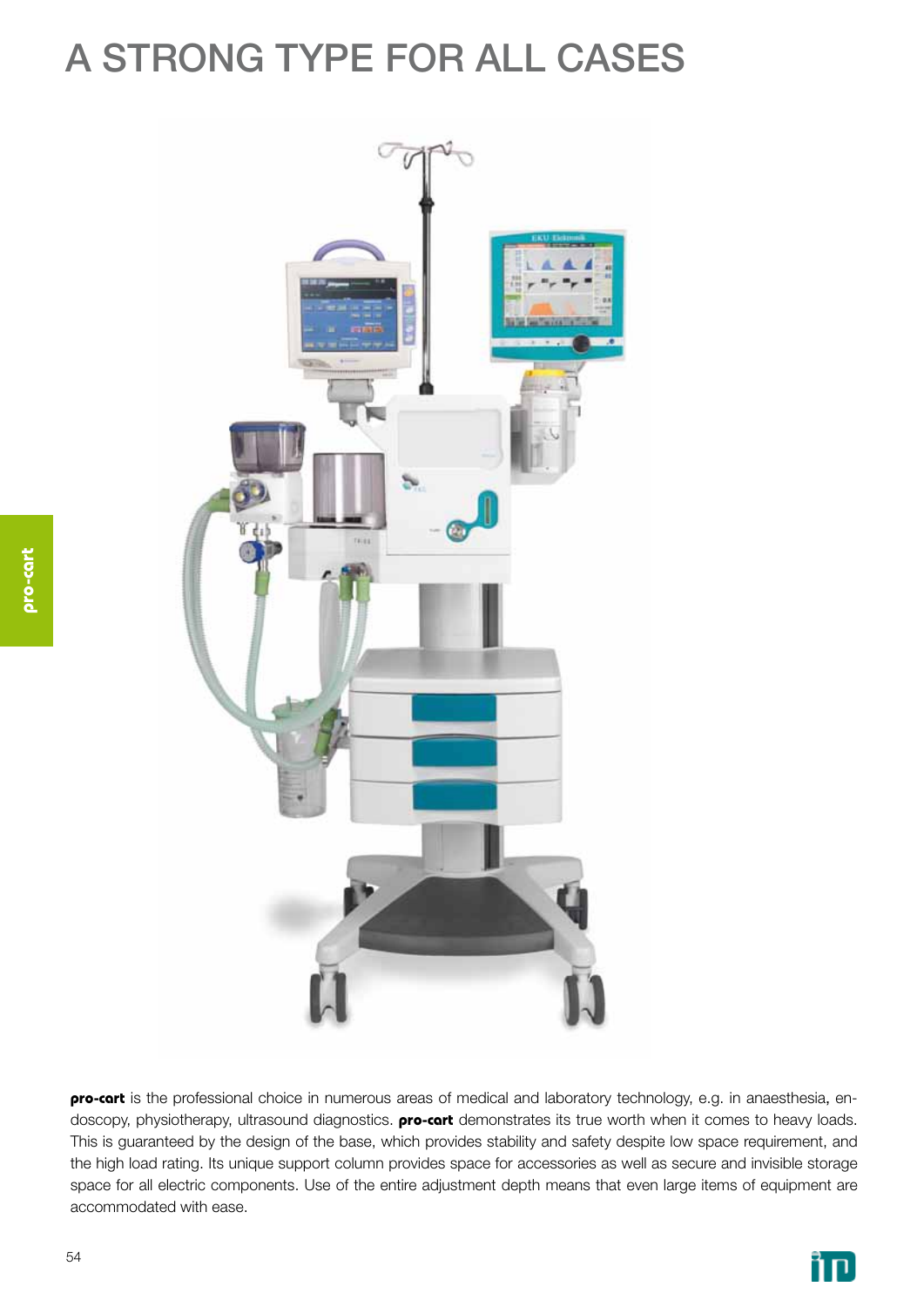

**pro-cart**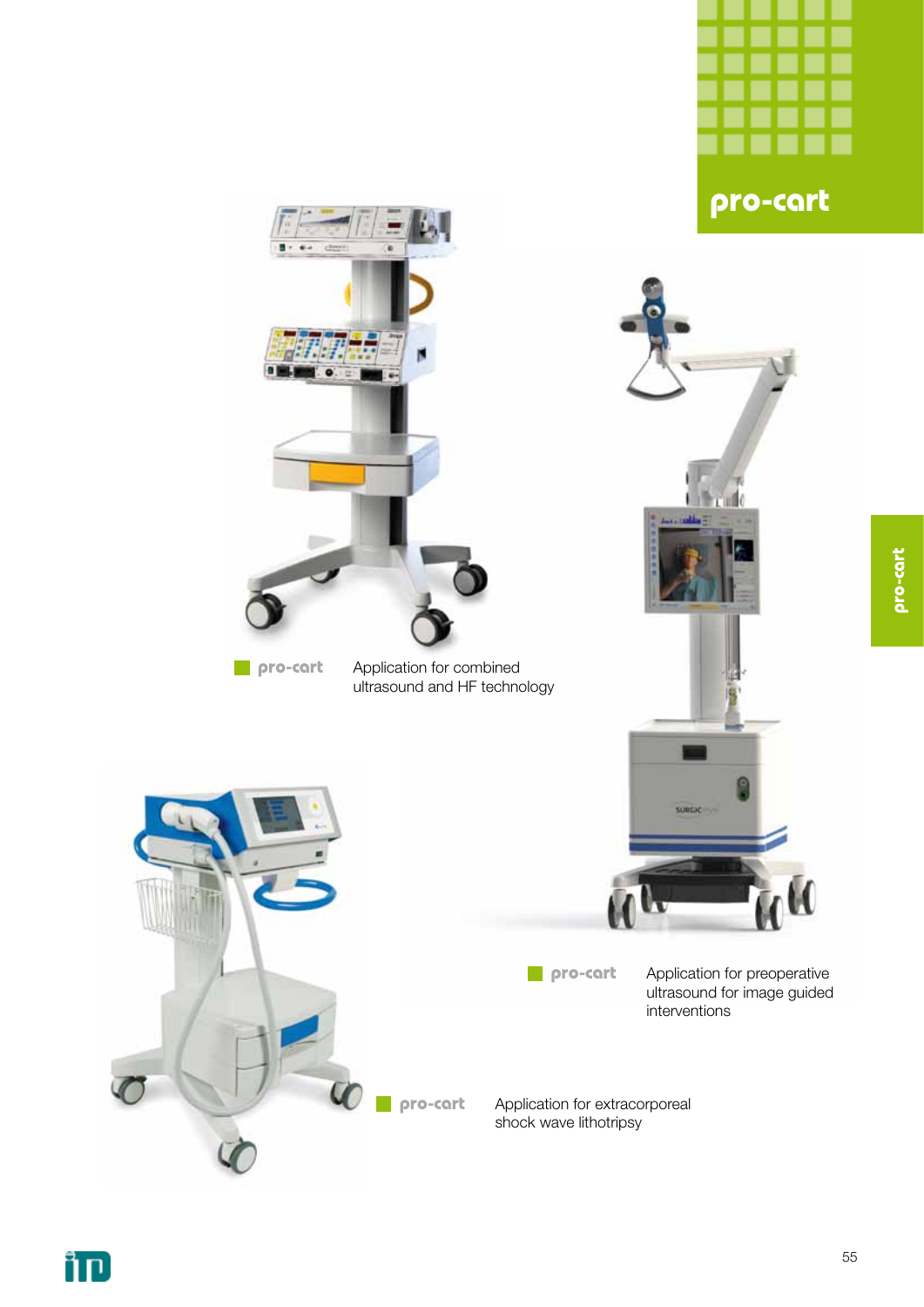### **pro-cart** – the Highlights **AT A GLANCE**

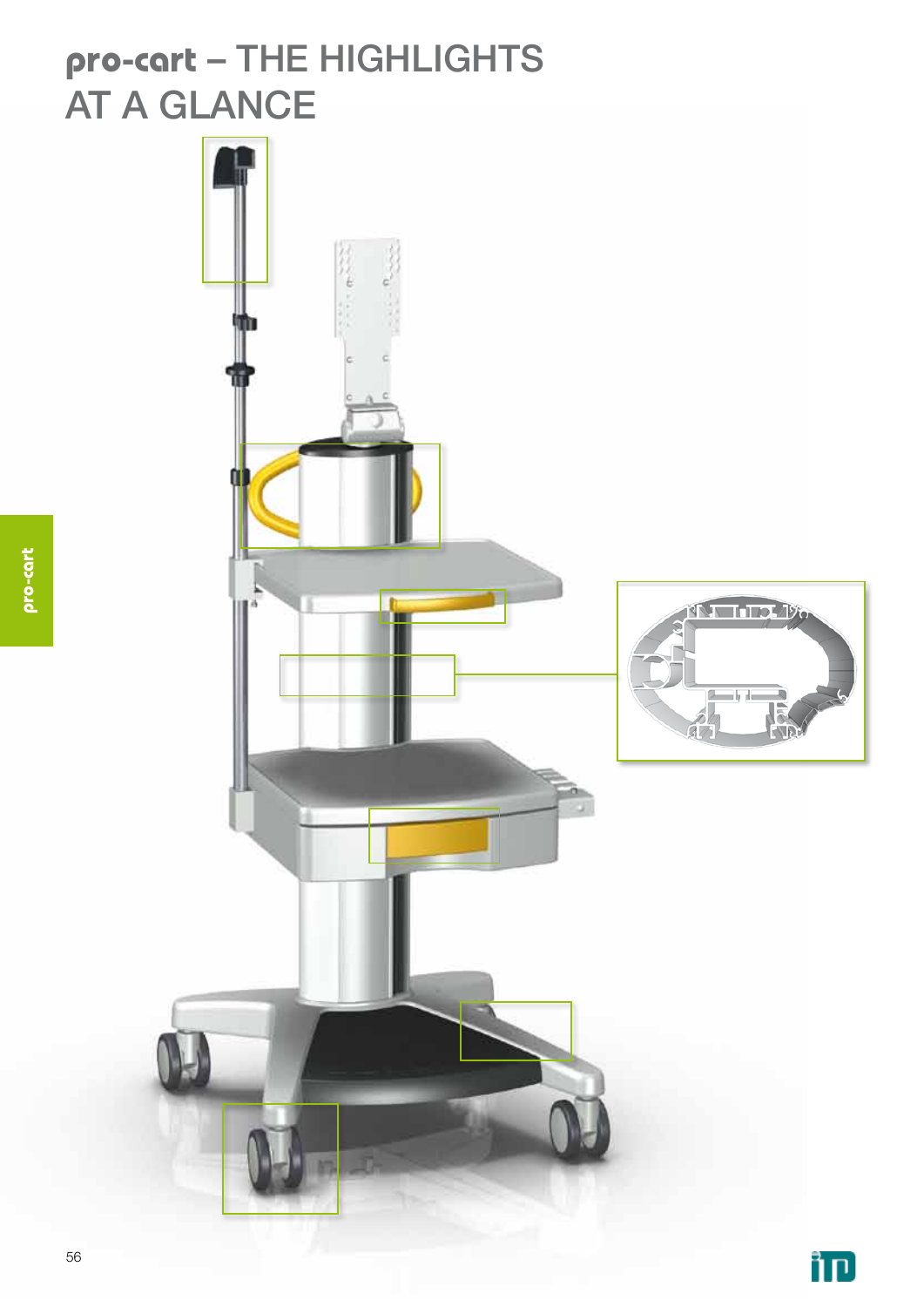

#### Spacious design options

**The vertical extrusion provides not only space for the attachment of** components and accessories in a grid of 32/64 mm on the front and rear, but also for suction cup mounts, infusion stands and monitor mounts.

#### Functional ergonomics

- Optionally available mechanical and electrical height adjustment allow for easy positioning of controls and ensure that the user can adopt a natural posture in everyday work.
- **The rear sliding handle can be folded down, allowing more legroom when the need to move** a heavily loaded trolley arises. When folded up, the handle needs only a little space.
- The handle for opening the drawer also serves as a lock.

#### Comfortable electrification options

- **Behind the inner vertical extrusion is a closable flap with enough space for socket strips with** up to 6 slots for POAG connectors as well as for power supplies.
- **Excess lengths of cables can be stowed away perfectly. Because of the two sealing lips, the** cables can be run in or out at any height.
- Data lines can be fed through separate cable ducts at the front of the extrusion.

#### Efficient Elegance

**The shapely single-column- design plus extra components provides the <b>pro-cart** with lightness and openness.

#### Hygiene

- **Cover strips and rubber strips leave no grooves open and allow for easy cleaning.**
- **The optional on/off switch is hygienically covered and housed in the support column and** protected by the cap.
- **-** The hygiene of all ITD products is validated with the certificate of the German Society for Hospital Hygiene (DGKH).

#### Robust materials

- **The die-cast aluminium base can also accommodate a high-performance isolation** transformer (up to 1200 VA) next to the supporting column.
- The shelves allow for a weight of up to 20 kg / 44 lbs each and have a width of 450 mm and an installation height of only 32 mm.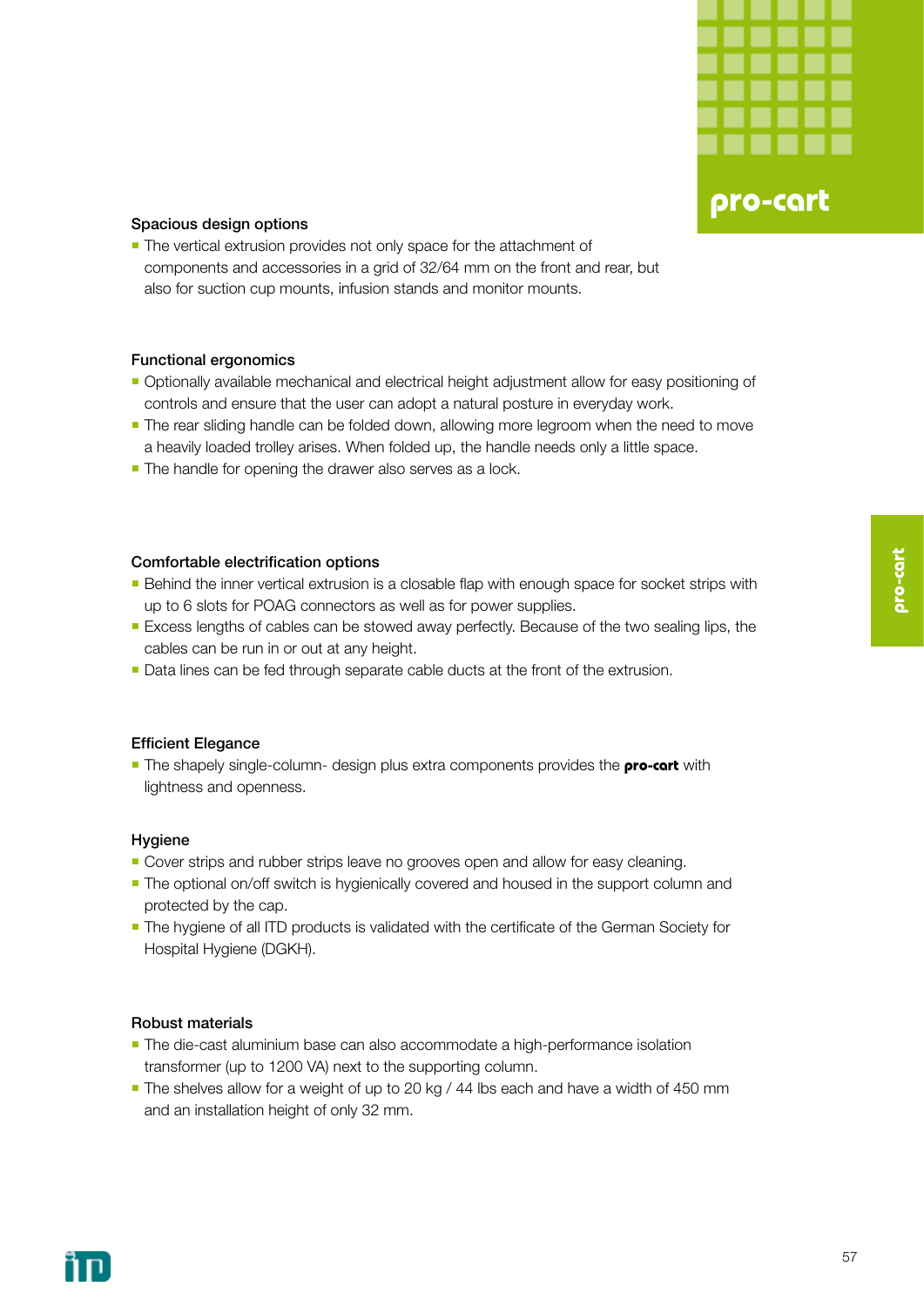### MODULARITY FOR NUMEROUS CONFIGURATION OPTIONS

The modular structure is the defining feature of the **pro-cart** mobile single-column equipment carts and the entire ITD product range, which allows all support systems to be configured, customised, upgraded or easily modified for special functions and application areas using the extensive standard range. This capability allows users to react fast and consistently to any changes or new customer requirements. The T-slots on the support column ensure easy assembly of the components. The display presented alongside shows a small selection of accessories for the **pro-cart** equipment carts.



The **block of drawers** is provided with a mechanical one-hand lock and this prevents unauthorised access.



The keyboard drawer has a low installation height and two adjustable bars prevent the keyboard from sliding about.



ּחדֿ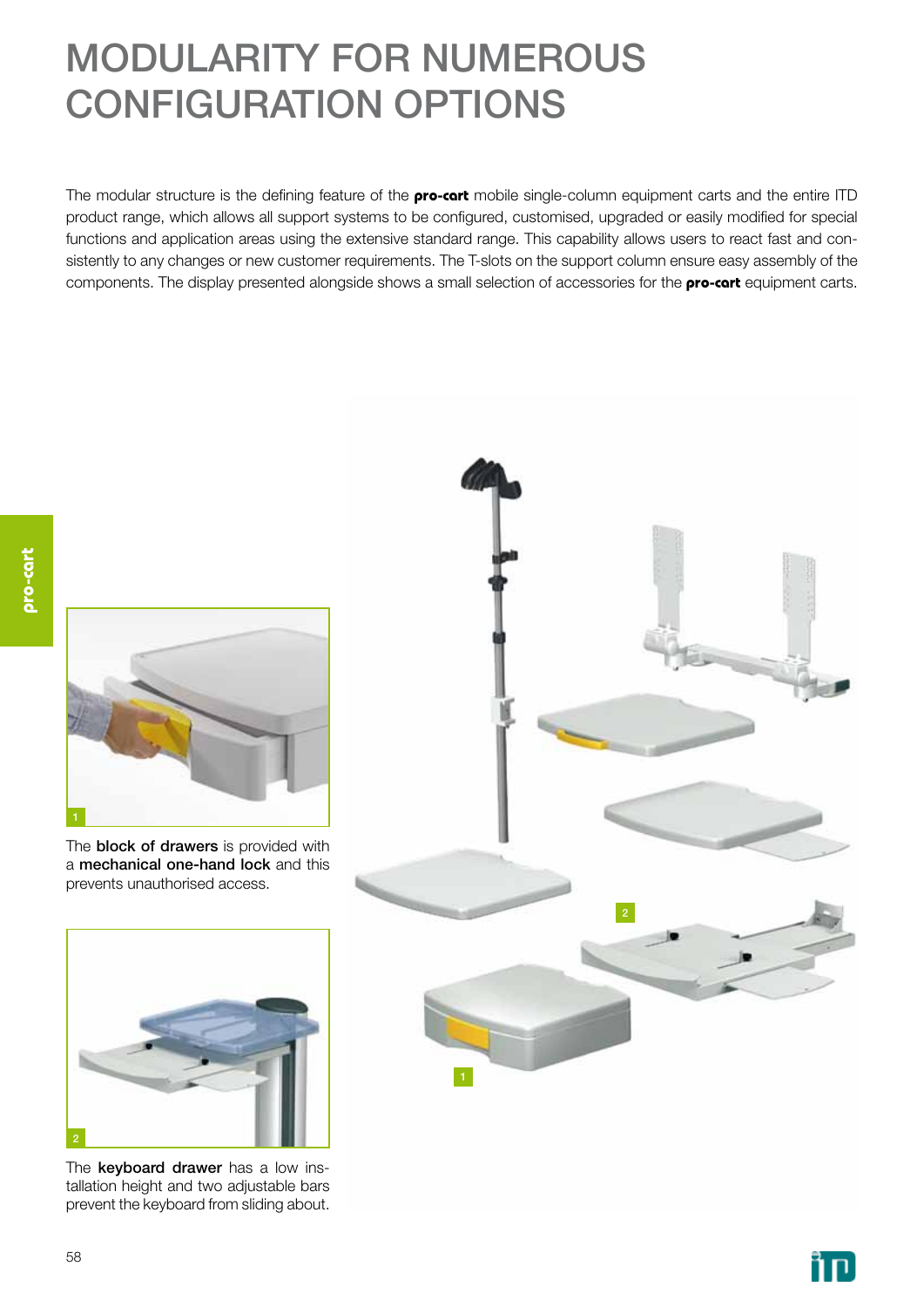





An IV pole with one-hand adjustment can easily be integrated in the support column without additional adapters.



The swivel and tilt monitor holder is designed for monitors with VESA 75 / 100 adaptation or universal adapter, depending on the version.



The isolating transformer - for reduction of earth-leakage currents from equipment – can be integrated in the basic frame to save space.

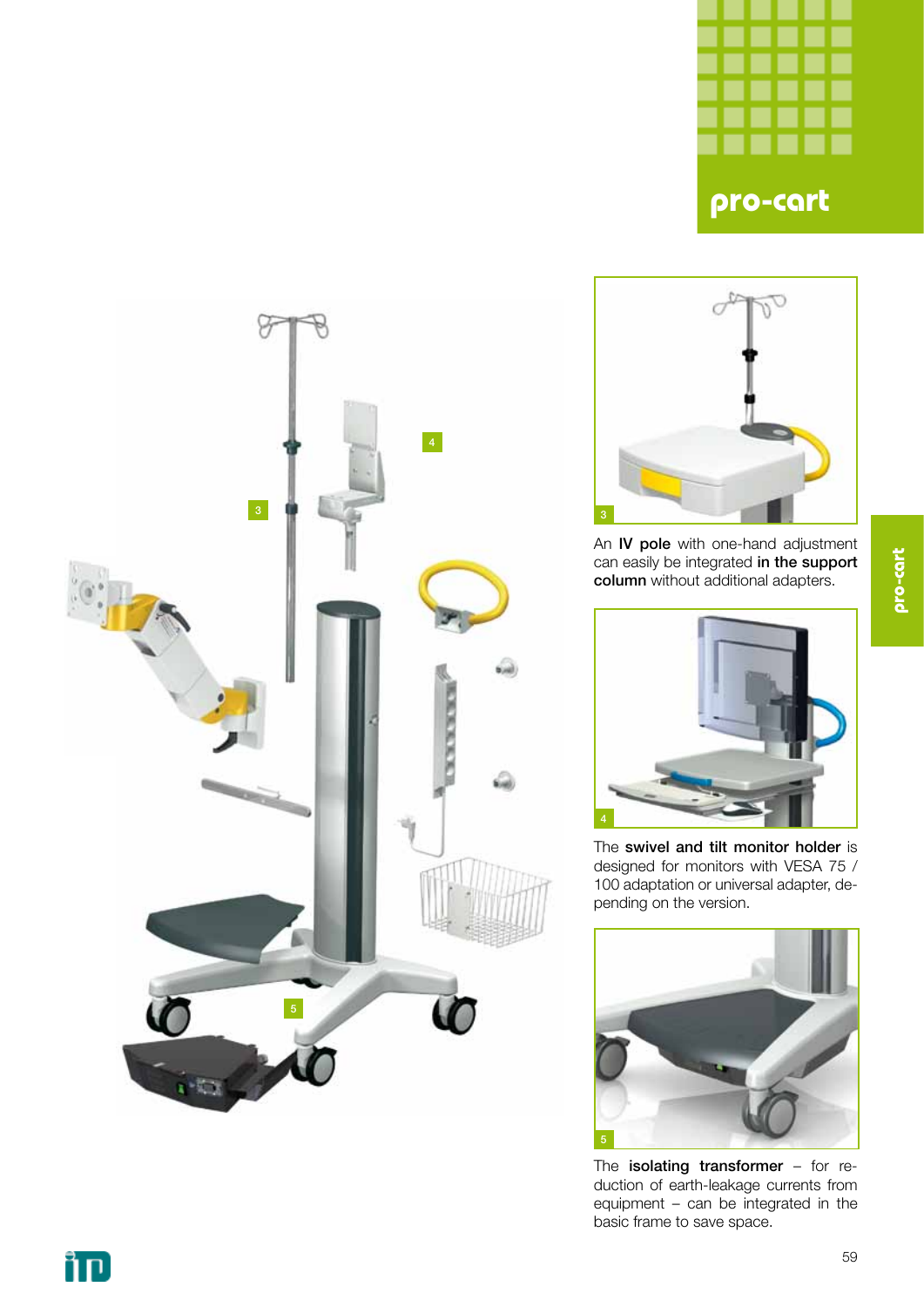## ORDER CONFIGURATIONS





#### **pro-cart** basic cart

#### Item number: PT.5000.XXX<sup>1)</sup>

Equipment cart, 21 U (Total height: 884 mm), fitted with:

- 1 basic frame with 4 lockable twin castors Ø 100 mm
- 1 shelf with handle, front

1 shelf

#### **pro-cart** basic cart

#### Item number: PT.5001.XXX<sup>1)</sup>

Equipment cart, 21 U (Total height: 884 mm), fitted with:

- 1 basic frame with 4 lockable twin castors Ø 100 mm
- 1 block of drawers with gel bottle holder, at the side
- 1 shelf
- 1 push handle, rear

Installation height: 21 U (672 mm) Load capacity: Finish: Decorative trims: handle see 1) Scope of delivery: assembled 80 kg / 176 lbs RAL 7035 light grey powder-coated

Installation height: 21 U (672 mm) Load capacity: Finish: Decorative trims: handle and push handle see 1) Scope of delivery: assembled 80 kg / 176 lbs RAL 7035 light grey powder-coated

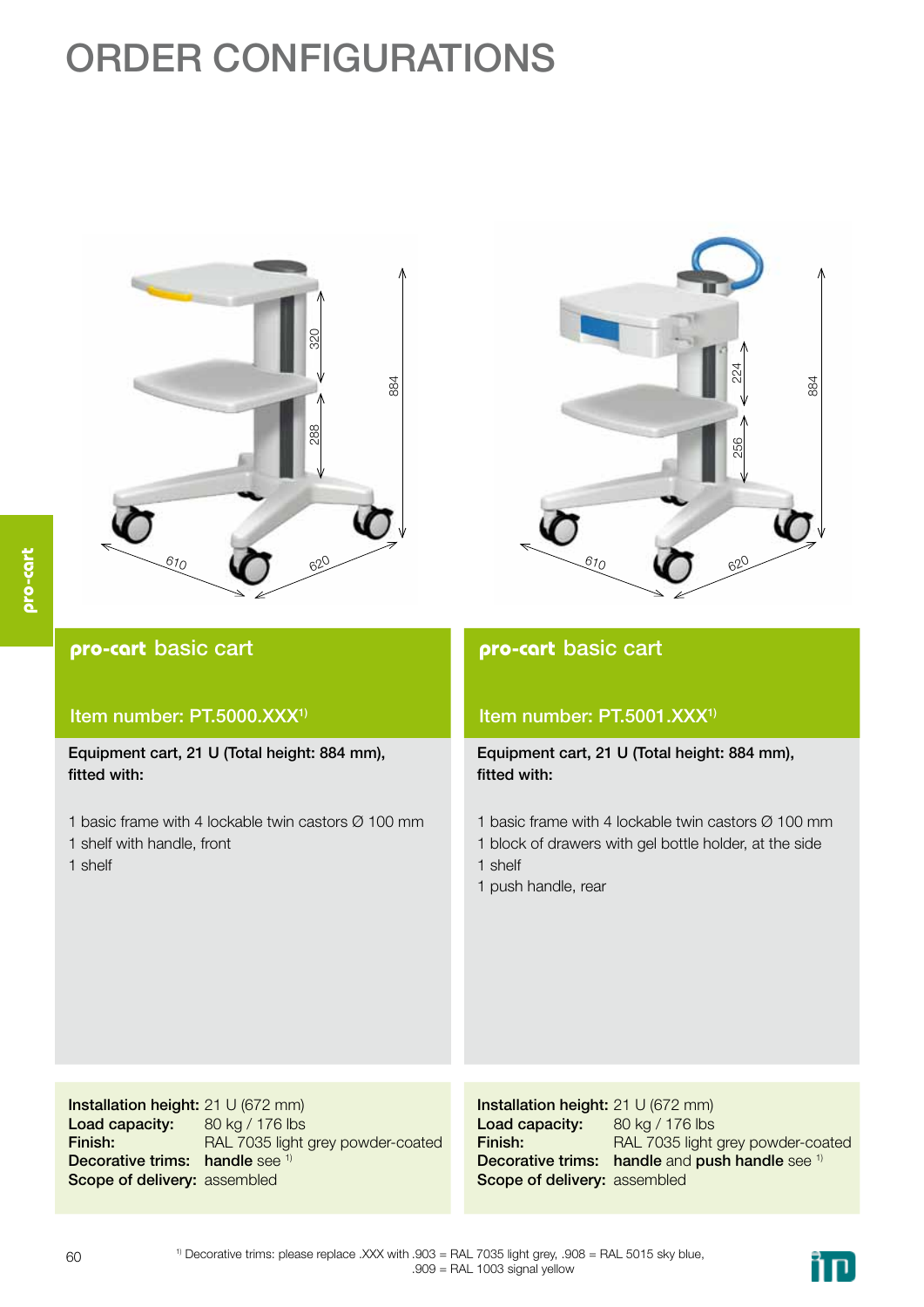

#### **pro-cart** video cart with isolating transformer

Item number: VT.4310.XXX<sup>1)</sup>

Equipment cart, 30 U (Total height: 1172 mm), fitted with:

- 1 basic frame with 4 lockable twin castors Ø 100 mm 3 shelves
- 1 keyboard drawer with mousepad (left / right)
- 1 swivel and tilt monitor holder, adjustable, with VESA 75 / 100 adaptation up to 14 kg / 30.8 lbs
- 1 endoscope holder with clamp
- 1 drip glass
- 1 isolating transformer with 1200 VA and 6 equipoten tial bonding connectors (IEC320)
- 1 on /off switch on the isolating transformer
- 2 cable winders, rear
- 1 push handle, rear



### **pro-cart** PC-cart with isolating transformer

### Item number: VT.4312.XXX<sup>1)</sup>

Equipment cart, 30 U (Total height: 1172 mm), fitted with:

- 1 basic frame with 4 lockable twin castors Ø 100 mm
- 1 shelf with handle, front
- 1 keyboard drawer with mousepad (left / right)
- 1 block of drawers
- 1 twin monitor holder, universal, with VESA 75 / 100 adaptation up to 14 kg / 30.8 lbs 1 isolating transformer with 660 VA and 6 equipoten-
- tial bonding connectors (IEC320)
- 1 on / off switch on the isolating transformer
- 2 cable winders, rear
- 1 push handle, rear

Installation height: 30 U (960 mm) Load capacity: Finish: Decorative trims: push handle see 1) Scope of delivery: assembled 80 kg / 176 lbs RAL 7035 light grey powder-coated

Installation height: 30 U (960 mm) Load capacity: Finish: Decorative trims: handle and push handle see 1) Scope of delivery: assembled 80 kg / 176 lbs RAL 7035 light grey powder-coated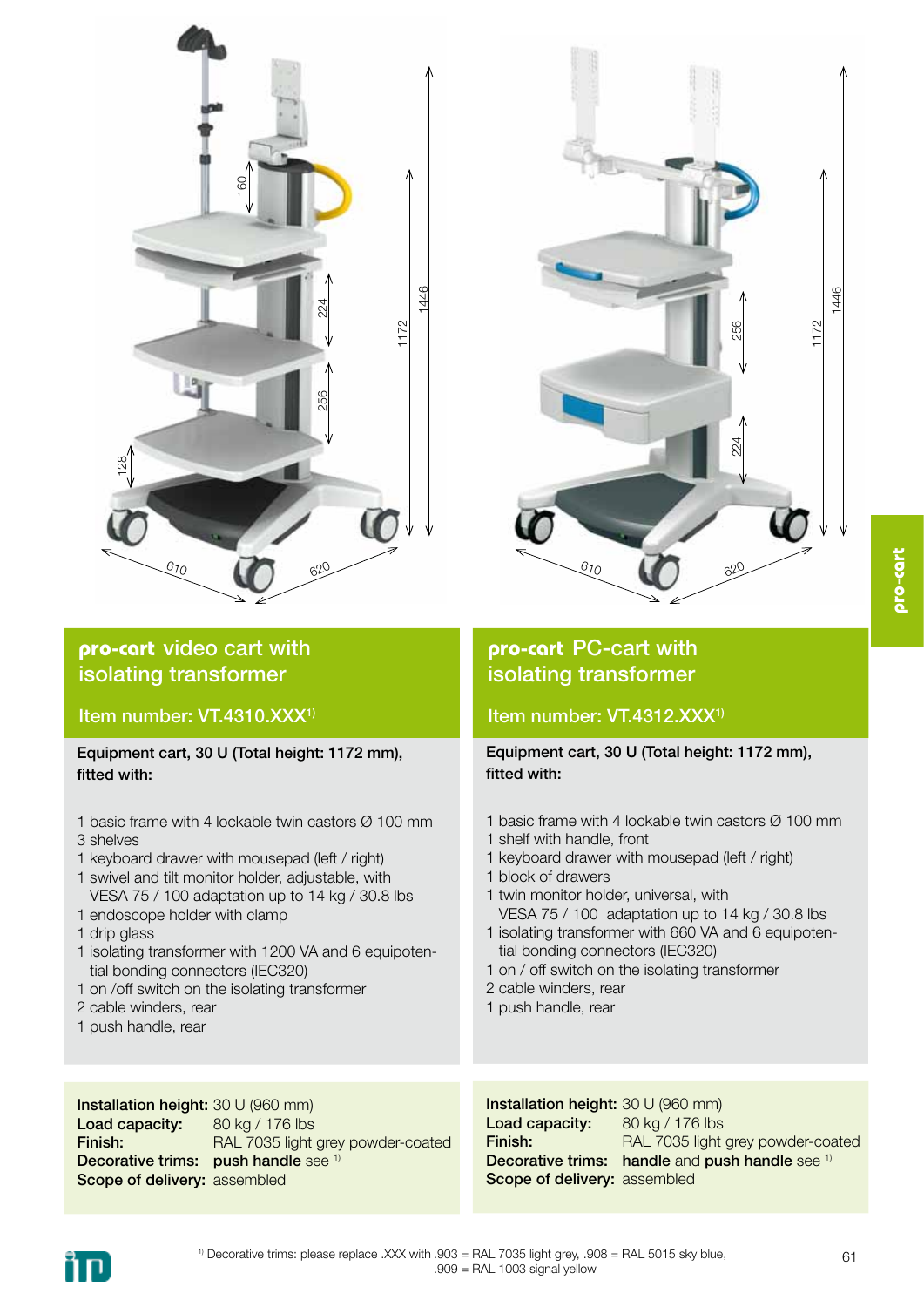### basic frame **pro-cart**

#### Basic frame **pro-cart**

As a result of its aluminium construction, the basic frame **pro-cart** provides a high load capacity with low weight. The shape of the base guarantees high torsional rigidity and stability as well as the space-saving integration of an isolating transformer. The large-volume support column enables secure storage of all electrical components. In addition, it provides an effective and orderly cable management without loss of major assembly stations. Four lockable twin castors ensure high comfort while in motion and secure operational fixture.

| Load capacity:     | 80 kg / 176 lbs                   |
|--------------------|-----------------------------------|
| Material:          | aluminium                         |
| Finish:            | RAL 7035 light grey powder-coated |
| Scope of delivery: | 1 basic frame, assembled          |



| Installation height H                  | <b>Total height TH</b> | Castors Ø        | Item number |
|----------------------------------------|------------------------|------------------|-------------|
| 21 U (672 mm)                          | 884 mm                 | $100 \text{ mm}$ | PT.4000.991 |
| 30 U (960 mm)                          | $1172$ mm              | $100 \text{ mm}$ | PT.4001.991 |
| 35 U (1120 mm)                         | 1332 mm                | $100 \text{ mm}$ | PT.4002.991 |
|                                        |                        |                  |             |
| Counterweight set including basic trim |                        |                  | PT.2045.991 |

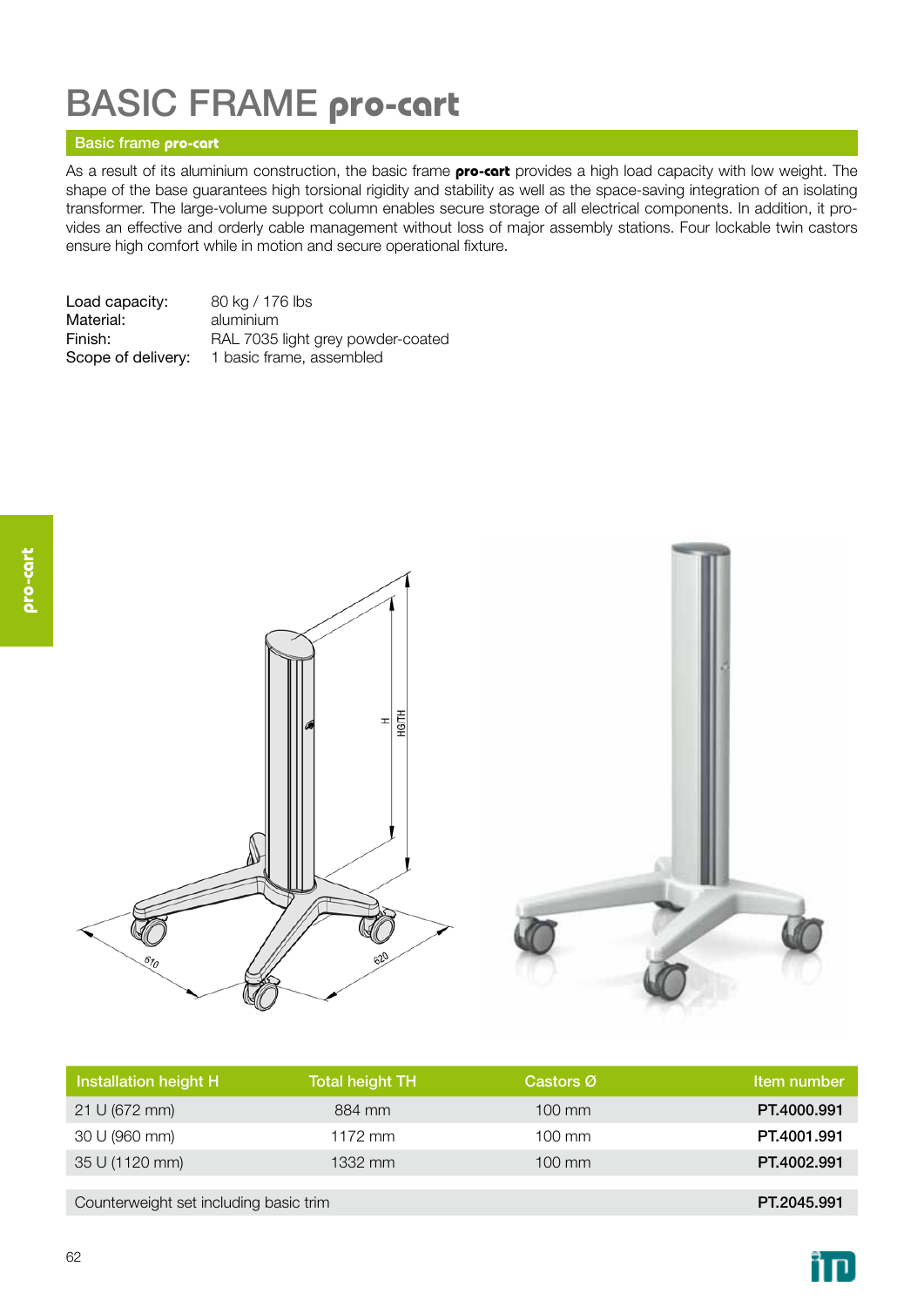### basic frame with mechanical height adjustment for **pro-cart**

#### Basic frame with mechanical height adjustment **pro-cart**

By means of a height adjustment mechanism, your workplace can be operated either sitting or standing. The height adjustment is mounted at a height of 35 U at the front of the vertical extrusion of the basic frame **pro-cart**. When lifting loads, the mechanical height adjustment is helped by a gas spring. Components and accessories can be mounted at a height of 12 U in a grid of 32/64 mm on the height adjustment slide. The adjustment range is 300 mm and can be loaded with a weight of 3 to 10 kg / 6.6-22 lbs or from 10 up to 16 kg / 22 -35.2 lbs. Four lockable twin castors (Ø 100 mm) ensure high comfort while in motion and secure operational fixture.

| Total height:  | 1332 mm when with castors $\varnothing$ 100 mm |
|----------------|------------------------------------------------|
| Load capacity: | 80 kg / 176 lbs                                |
| Material:      | aluminium                                      |
| Finish:        | RAL 7035 light grey powder-coated              |
|                | Scope of delivery: 1 basic frame, assembled    |



| <b>Designation</b>                            | Load capacity of height<br>adiustment | Item number |
|-----------------------------------------------|---------------------------------------|-------------|
| Basic frame with mechanical height adjustment | 3-10 kg / 6.6-22 lbs                  | PT.4021.991 |
| Basic frame with mechanical height adjustment | 10-16 kg / 22-35.2 lbs                | PT.4022.991 |

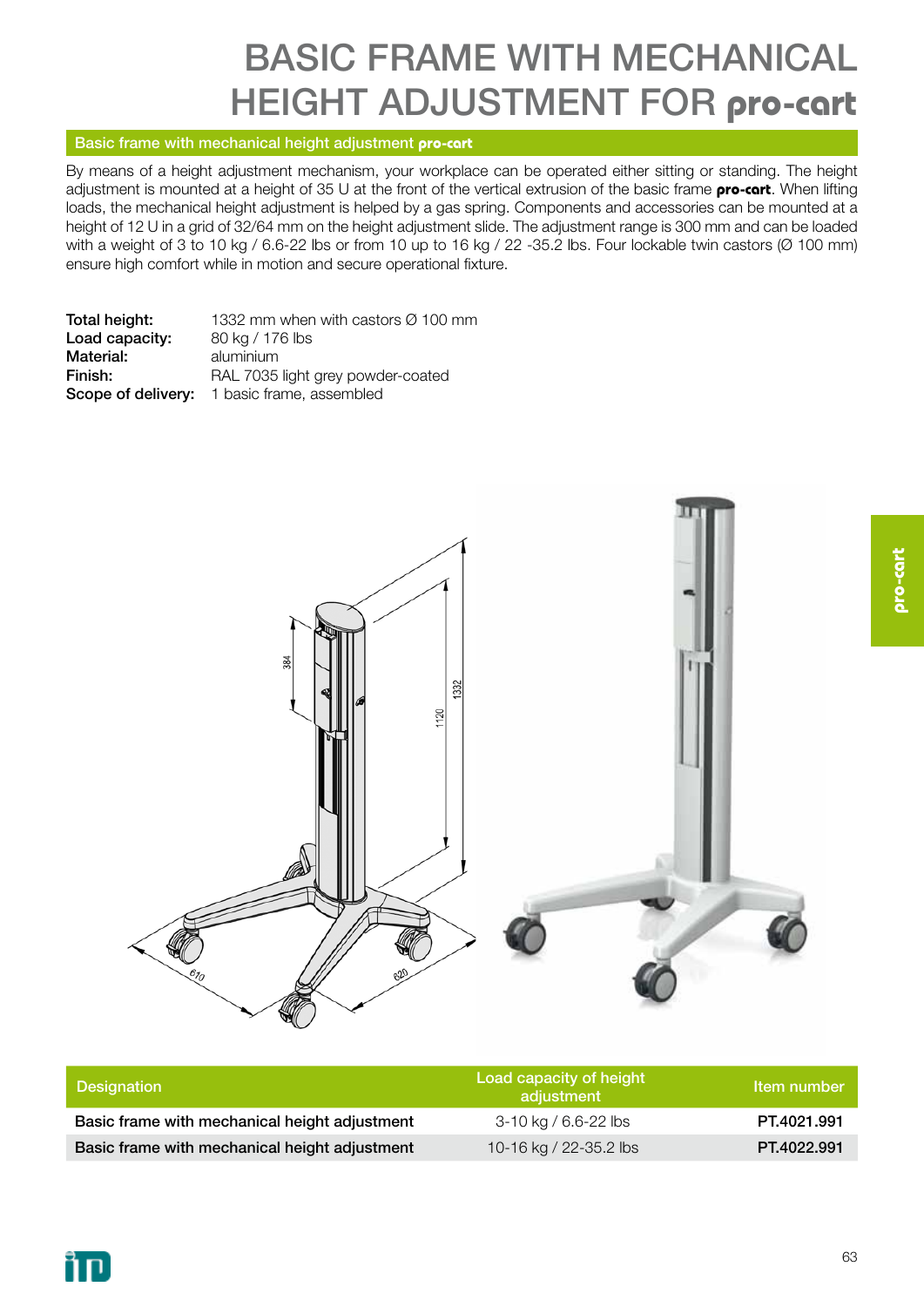### basic frame with electric height adjustment **pro-cart**

#### Basic frame with electric height adjustment **pro-cart**

By means of a height adjustment mechanism, your workplace can be operated either sitting or standing. The height adjustment is mounted at the front of the vertical extrusion of the basic frame **pro-cart** at a height of 35 U. In the electric height adjustment, a linear drive helps raise and lower the load. This is operated via cable-connected remote control. Components and accessories can be mounted at a height of 12 U in a grid of 32/64 mm on the height adjustment slide. The adjustment range is 384 mm and can be loaded with a weight of up to 20 kg / 44 lbs. The linear actuator of the height adjustment can be operated at 110V or 230V. Four lockable twin castors (Ø 100 mm) ensure high comfort while in motion and secure operational fixture.

**Total height:** 1332 mm when with castors  $\varnothing$  100 mm Load capacity: 80kg / 176 lbs Material: aluminium Finish: RAL 7035 light grey powder-coated Scope of delivery: 1 basic frame, 1 basic trim, assembled



| <b>Designation</b>                          | Load capacity of<br>height adjustment | Input<br>voltage     | Item number |
|---------------------------------------------|---------------------------------------|----------------------|-------------|
| Basic frame with electric height adjustment | 0-20 kg / 0-44 lbs                    | 110 V and 50 / 60 Hz | PT.4023.991 |
| Basic frame with electric height adjustment | 0-20 kg / 0-44 lbs                    | 230 V and 50 / 60 Hz | PT.4024.991 |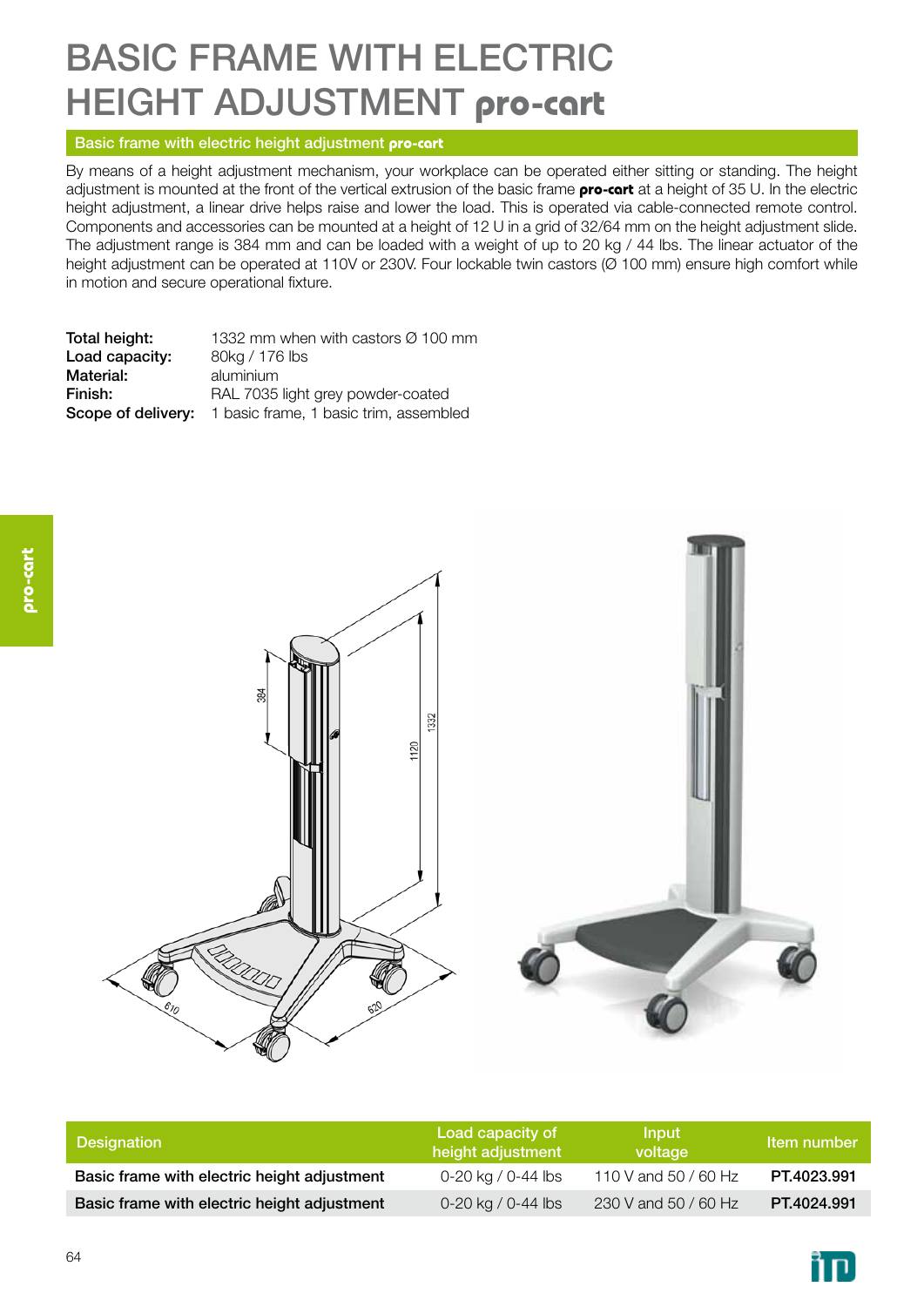#### Castor convertion kit for basic frame **pro-cart**

For further requirements – as conversion kit instead of the specified standard design – the following castors are offered:

Scope of delivery: 1 castor conversion kit, 4 castors, each with wheel lock. Factory assembly only

| <b>Castor convertion kit</b>     | Instead of standard              | Item number |
|----------------------------------|----------------------------------|-------------|
| $\varnothing$ 100 mm, conductive | $\varnothing$ 100 mm             | ZV.9428.999 |
| $\varnothing$ 125 mm, conductive | $\varnothing$ 100 mm             | ZV.9923.999 |
| $\varnothing$ 125 mm, conductive | $\varnothing$ 100 mm, conductive | ZV.9924.999 |
| Wall protector                   |                                  | ZV.9964.999 |

#### Basic trim for **pro-cart**

The stylish basic trim provides a design element and is positioned between the front stabilisers. Moreover, it serves as a cover and mounting device for an isolating transformer.

| Load capacity: | 5 kg / 11 lbs distributed load                                     |
|----------------|--------------------------------------------------------------------|
| Material:      | plastic ABS                                                        |
| Finish:        | RAL 7043 traffic grey                                              |
|                | <b>Scope of delivery:</b> 1 basic trim including mounting hardware |



Basic trim for **pro-cart** PT.2001.800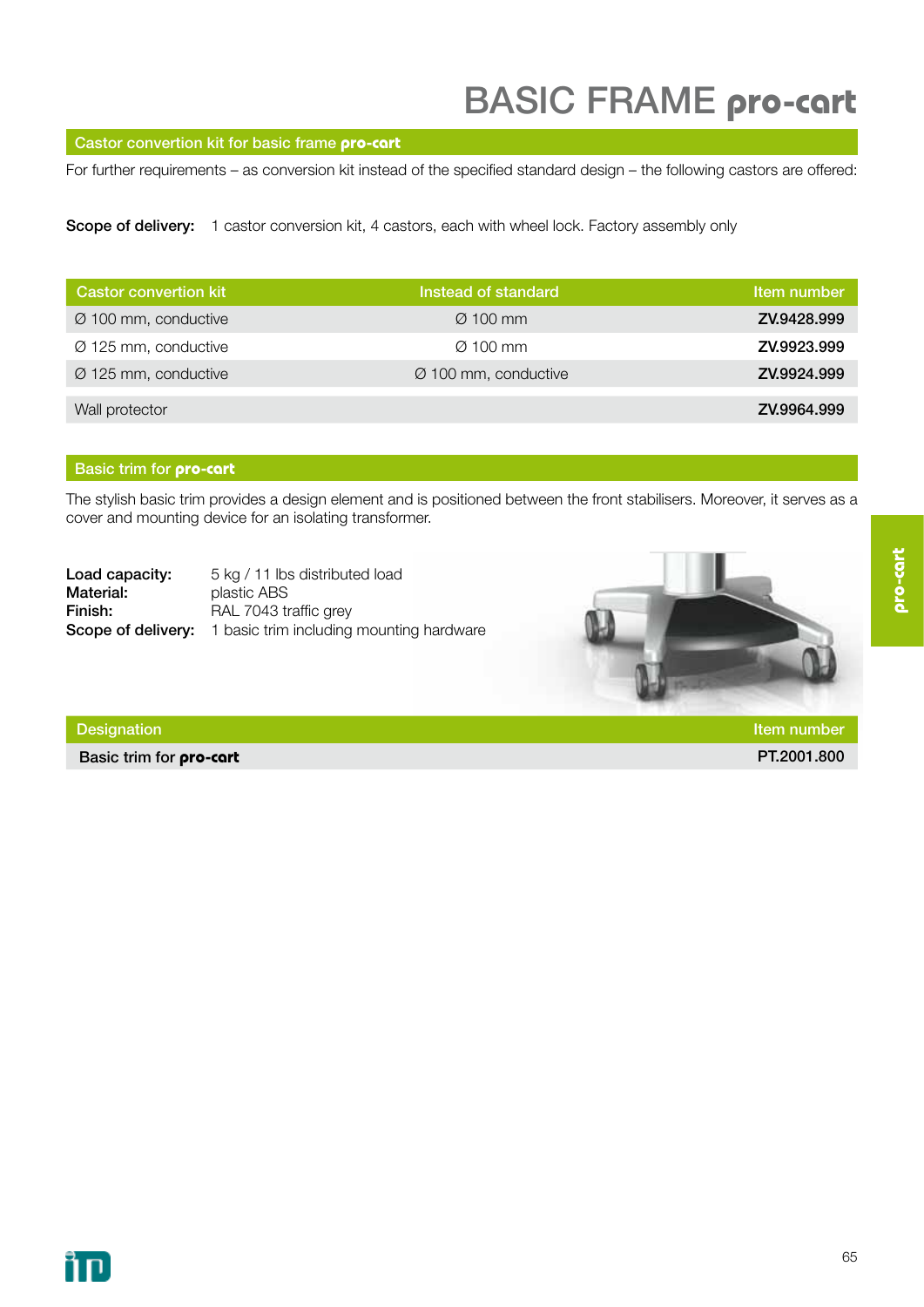### Isolating transformer **pro-cart**

#### Isolating transformer for **pro-cart**

The isolating transformer is used to reduce the dangers for patients and professionals posed by leakage by providing insulation to the network. Single-fault protection and potential-free voltage supply is guaranteed by the use of the isolating transformer. This allows a constant power supply for electro-medical equipment and a safe patient environment. The isolation transformer is mounted between the two front stabilisers. The isolating transformer is optionally with insulation monitor available.

| Power:<br>Input / Output voltage:<br>Power input: | 660 VA or 1200 VA<br>115 V / 115 V, 50 Hz / 60 Hz or 230 V / 230 V, 50 Hz / 60 Hz – switchable<br>IEC 320 EURO input for use of country-specific power cables                                                                                    |
|---------------------------------------------------|--------------------------------------------------------------------------------------------------------------------------------------------------------------------------------------------------------------------------------------------------|
| Design:                                           | toroidal transformer                                                                                                                                                                                                                             |
| Conditionally short circuit proof:                | in conformity with IEC 742 and IEC 601-1                                                                                                                                                                                                         |
| Inrush current limitation:                        | electronically regulated on nominal current                                                                                                                                                                                                      |
| Safety class:                                     |                                                                                                                                                                                                                                                  |
| Insulation voltage:                               | PRI - earth: 1500 V, SEC - earth: 1500 V, PRI - SEC: 4000 V                                                                                                                                                                                      |
| Fuse protection:                                  | primary 2-phase with micro fuse                                                                                                                                                                                                                  |
| Test:                                             | CE labelling (for 660 VA, 1200 VA), NRTL-approval (for 1200 VA)                                                                                                                                                                                  |
| Protection class:                                 | IP20                                                                                                                                                                                                                                             |
| Material of enclosure:                            | steel                                                                                                                                                                                                                                            |
| Finish:                                           | RAL 7043 traffic grey powder-coated                                                                                                                                                                                                              |
| Installation:                                     | between two front stabilisers                                                                                                                                                                                                                    |
| Scope of delivery:                                | 1 isolating transformer 660 VA or 1200 VA; basic trim; on / off switch; power cable<br>earthed Schuko 5m; 6 equipotential bonding connectors (IEC320); plug removal<br>barrier, pre-assembled. In case of integration of central on/off switch - |

factory assembly only





| I Isolating transformer for <b>pro-cart</b> | <b>Power</b> | Item number |
|---------------------------------------------|--------------|-------------|
| <b>Isolating transformer</b>                | 660 VA       | ZV.9356.999 |
| <b>Isolating transformer</b>                | 1200 VA      | ZV.9357.999 |

On / Off switch in the cover cap of support column Item number Item number

PT.0290.999

#### Insulation monitor ELG (Earth Leakage Guard) for **pro-cart**

The isolation transformer for the **pro-cart** can be enhanced with the ELG insulation monitor, that is connected by simple plug and play technology and here a connector for the IEC power socket outlet is required. It gives out a visual and acoustic signal and the light-emitting diode and sound indicate that there is a critical fall in the isolation resistance of the whole system. This system does not replace the recommended regular tests and maintenance of those devices that are connected.

Supply voltage:  $230 \text{ V}$  / AC  $\pm 15 \text{ %}$ Operate value: 53 kOhm Test resistance: 33 kOhm AC internal resistance: 220 kOhm DC internal resistance: 320 kOhm Max. measuring voltage: 12 V Max. measuring current:  $< 0.5$  mA Max. external DC voltage: 250 V DC **Installation:** in the front T-slots of support column Scope of delivery: 1 insulation monitor including cover strip

and mounting hardware

Designation Item number

Insulation monitor ELG for **pro-cart PT.2008.991 PT.2008.991** 

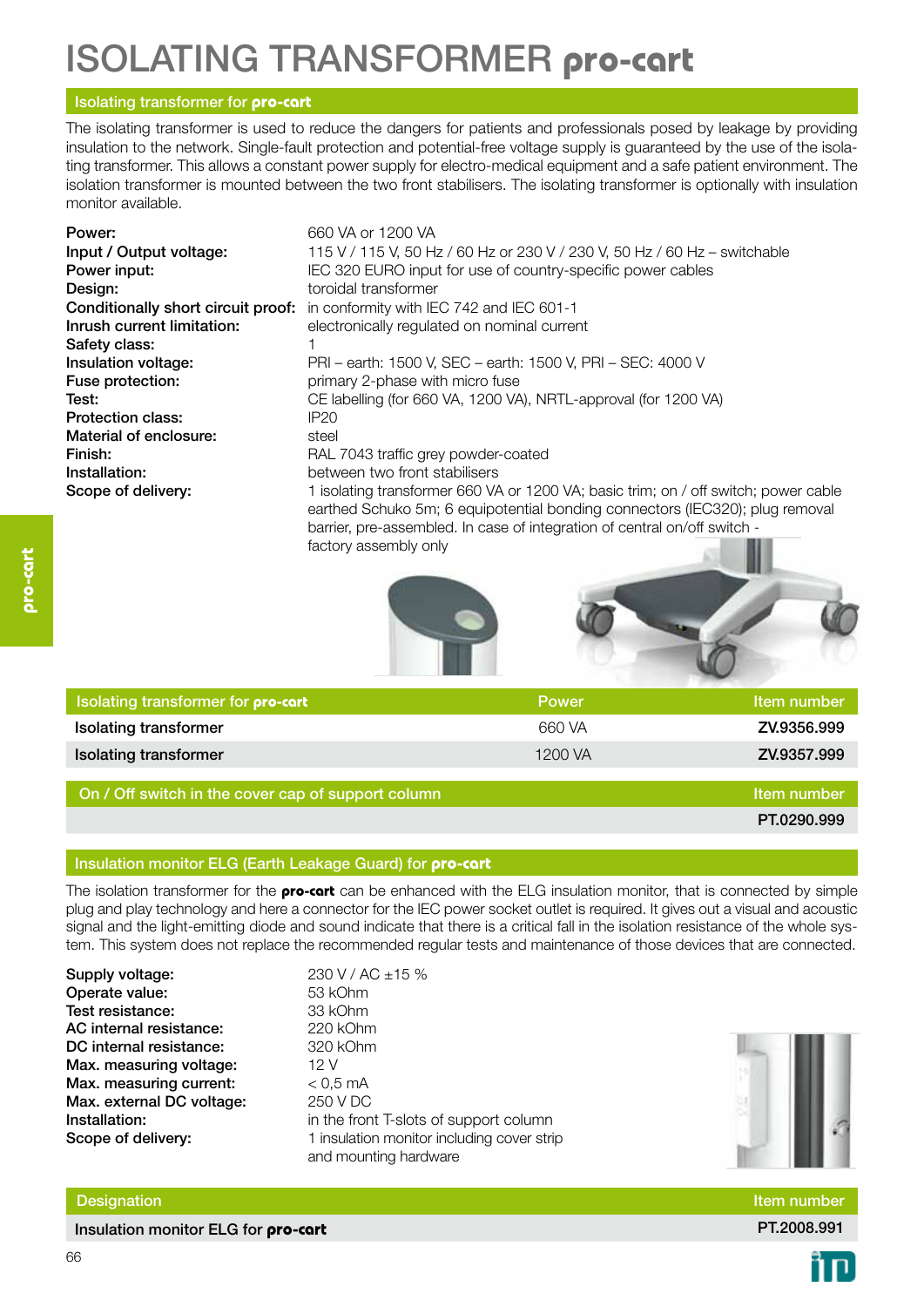### socket strips **pro-cart**

#### EURO socket strips with earthing contact for **pro-cart**

**Ratings:** 10 A / 250 VAC

**Installation:** in the support column

Scope of delivery: 1 EURO socket strip including mounting hardware



| <b>Designation</b>                                                        | <b>Connection cable</b> | <b>Standard</b> | Item number |
|---------------------------------------------------------------------------|-------------------------|-----------------|-------------|
| 6-way, with external earthing contact                                     | without                 | <b>IFC 320</b>  | ZV.9433.999 |
| 6-way, with on/off switch in the support column,<br>factory assembly only | without                 | <b>IFC 320</b>  | ZV.9432.999 |
| 8-way, with external earthing contact                                     | without                 | IFC 320         | ZV.9375.999 |

The corresponding connection cable must be ordered separately and can be found in the Chapter Accessories.

#### Socket strip Schuko for **pro-cart**

**Ratings:** 16 A / 250 VAC **Installation:** in the support column Scope of delivery: 1 socket strip Schuko including mounting hardware

2

| Designation                                                               | Connection cable | Standard       | Item number |
|---------------------------------------------------------------------------|------------------|----------------|-------------|
| 6-way, with external earthing contact                                     | 5 m              | DIN VDE 0620-1 | ZV.9435.999 |
| 6-way, with on/off switch in the support column,<br>factory assembly only | without          | DIN VDE 0620-1 | ZV.9434.999 |

**CCCC A** 

The corresponding connection cable must be ordered separately and can be found in the Chapter Accessories.

#### Socket strip French Standard for **pro-cart**

**Ratings:** 16 A / 250 VAC Installation: in the support column Scope of delivery: 1 socket strip French standard including mounting hardware



| <b>Designation</b>                                                        | Connection cable <b>b</b> | Standard  | Item number |
|---------------------------------------------------------------------------|---------------------------|-----------|-------------|
| 6-way, with external earthing contact                                     | 5 m                       | CEE7. UTE | ZV.9441.999 |
| 6-way, with on/off switch in the support column,<br>factory assembly only | 5 <sub>m</sub>            | CEE7. UTE | ZV.9440.999 |

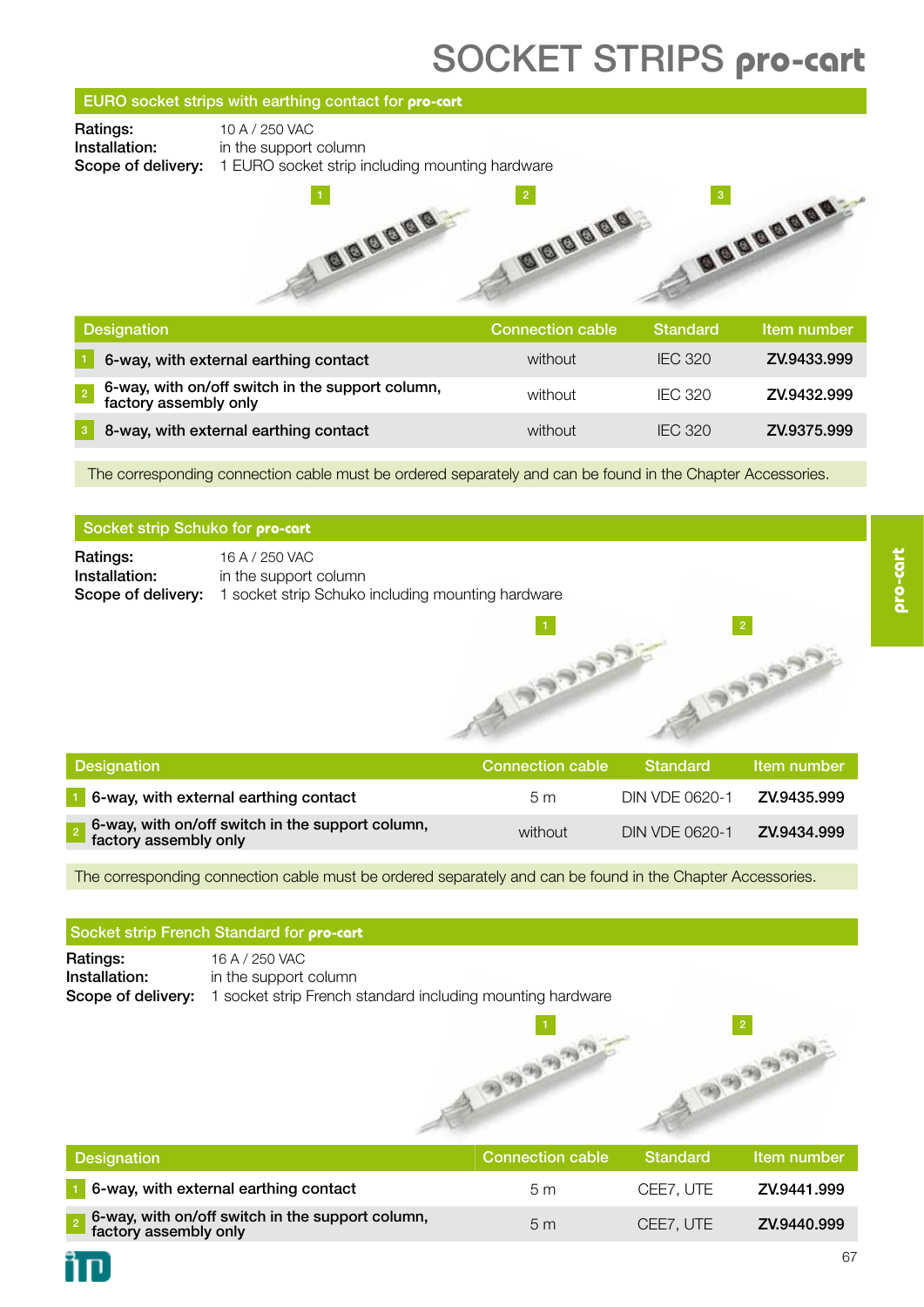### Shelves **pro-cart**

#### Shelves for **pro-cart**

The shelves for the **pro-cart** are characterised by being spacious, with raised edges and rounded decorative corners. The low installation height of 32 mm saves space and creates valuable space for other system components. Usable area of these shelves offers enough space for placing bigger devices. The shelves are available with various features such as handles or a mousepad. The integrated mousepad is extendable to the right and to the left. The handles are available in different colours.

| Installation height: | 1 U (32 mm)                                        |
|----------------------|----------------------------------------------------|
| Dimensions:          | 450 mm $\times$ 400 mm (W $\times$ D)              |
| Usable area:         | 426 mm x 338 mm (W x D)                            |
| Load capacity:       | 20 kg / 44 lbs distributed load                    |
| Material:            | aluminium                                          |
| Finish:              | RAL 7035 light grey powder-coated                  |
| Decorative trims:    | handle see $1$                                     |
| Installation:        | in the front T-slots of support column             |
| Scope of delivery:   | 1 shelf including mounting hardware, pre-assembled |



| <b>Designation</b> |                                | Item number       |
|--------------------|--------------------------------|-------------------|
|                    | <b>Shelf</b>                   | PT.4100.991       |
|                    | Shelf with handle, front       | $PT.4101.XXX^{1}$ |
|                    | Shelf with mousepad            | PT.4102.991       |
|                    | Shelf with handle and mousepad | $PT.4103.XXX^{1}$ |

#### Universal shelf for **pro-cart**

The universal base can be ordered individually and adapted to the footprint of the device and is almost invisible.

| <b>Installation height:</b> $2 \text{ U (64 mm)}$ |                                                              |
|---------------------------------------------------|--------------------------------------------------------------|
| Dimensions:                                       | 450 mm x 400 mm (W x D)                                      |
| Usable area:                                      | 440 mm x 368 mm (W x D)                                      |
| Load capacity:                                    | 10 kg / 22 lbs distributed load                              |
| Material:                                         | steel / aluminium                                            |
| Finish:                                           | RAL 7035 light grey powder-coated                            |
| Installation:                                     | in the front T-slots of support colum                        |
| Scope of delivery:                                | 1 universal shelf including mounting hardware, pre-assembled |

#### Designation and the contract of the contract of the contract of the contract of the contract of the contract of the contract of the contract of the contract of the contract of the contract of the contract of the contract o

Universal shelf PT.4111.991

Customized sizes are available on request



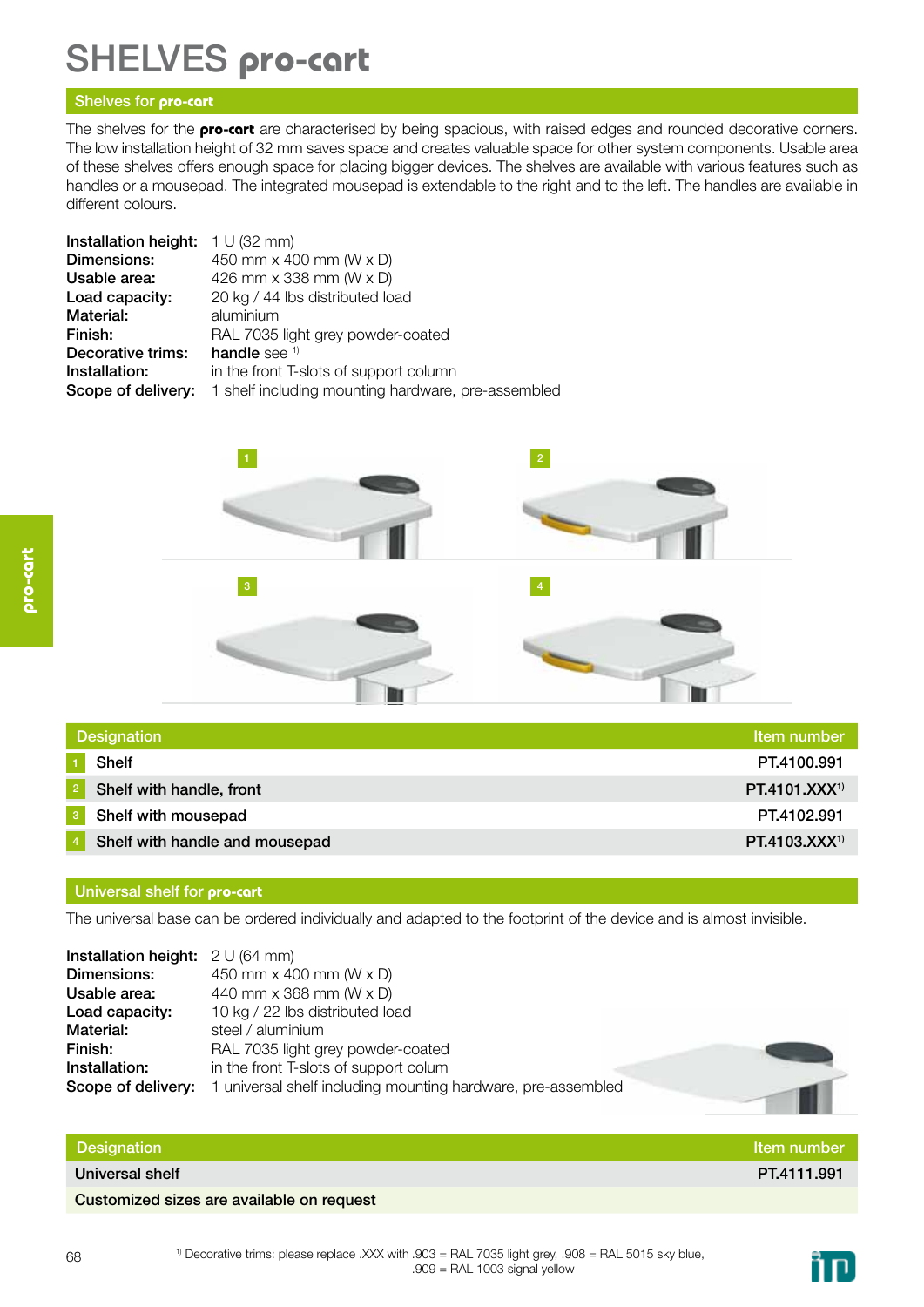### DRAWERS pro-cart

#### Block of drawers for **pro-cart**

The **pro-cart** drawers are designed as a complete unit. They are characterised by providing a large storage space and a smooth removable inner body. The fully extendible technology maximises the storage space of the drawer and makes cleaning easier. The drawer block is fitted with a mechanical single locking lever that ensures that the drawer cannot open abruptly when approaching a threshold. Drawer blocks are available in different designs with handles or a mousepad. The integrated mousepad is extendable to the right and to the left.

| Dimensions:        | 450 mm x 400 mm (W x D)                                                                  |  |  |
|--------------------|------------------------------------------------------------------------------------------|--|--|
| Usable area:       | 426 mm x 338 mm (W x D)                                                                  |  |  |
| Interior area:     | <b>block of drawers:</b> 340 mm $\times$ 240 mm $\times$ 80 mm (W $\times$ D $\times$ H) |  |  |
|                    | <b>block of drawers high:</b> 340 mm x 240 mm x 175 mm ( $W \times D \times H$ )         |  |  |
| Load capacity:     | shelf: 15 kg / 33 lbs distributed load, drawer: 3 kg / 6.6 lbs distributed load          |  |  |
| Material:          | aluminium / plastic                                                                      |  |  |
| Finish:            | RAL 7035 light grey powder-coated                                                        |  |  |
| Decorative trims:  | handles see $1$                                                                          |  |  |
| Installation:      | in the front T-slots of support column                                                   |  |  |
| Scope of delivery: | 1 block of drawers including mounting hardware, pre-assembled                            |  |  |
|                    |                                                                                          |  |  |



|                 | <b>Designation</b>                                | <b>Installation height</b> | Item number               |
|-----------------|---------------------------------------------------|----------------------------|---------------------------|
|                 | <b>Block of drawers</b>                           | 4 U (128 mm)               | PT.4104.XXX <sup>1)</sup> |
| $\sqrt{2}$      | Block of drawers with handle, front               | 4 U (128 mm)               | PT.4105.XXX <sup>1)</sup> |
| 3               | Block of drawers with mousepad                    | 4 U (128 mm)               | PT.4106.XXX <sup>1)</sup> |
| $\overline{4}$  | Block of drawers with mousepad and handle, front  | 4 U (128 mm)               | PT.4107.XXX <sup>1)</sup> |
| $\sqrt{5}$      | Block of drawers, 1 unit, high                    | 7 U (224 mm)               | PT.4113.XXX <sup>1)</sup> |
| $6\phantom{.}6$ | Block of drawers, 1 unit, high with handle, front | 7 U (224 mm)               | PT.4114.XXX <sup>1)</sup> |
|                 | Block of drawers, 2 units                         | 7 U (224 mm)               | $PT.4130.XXX^{1}$         |

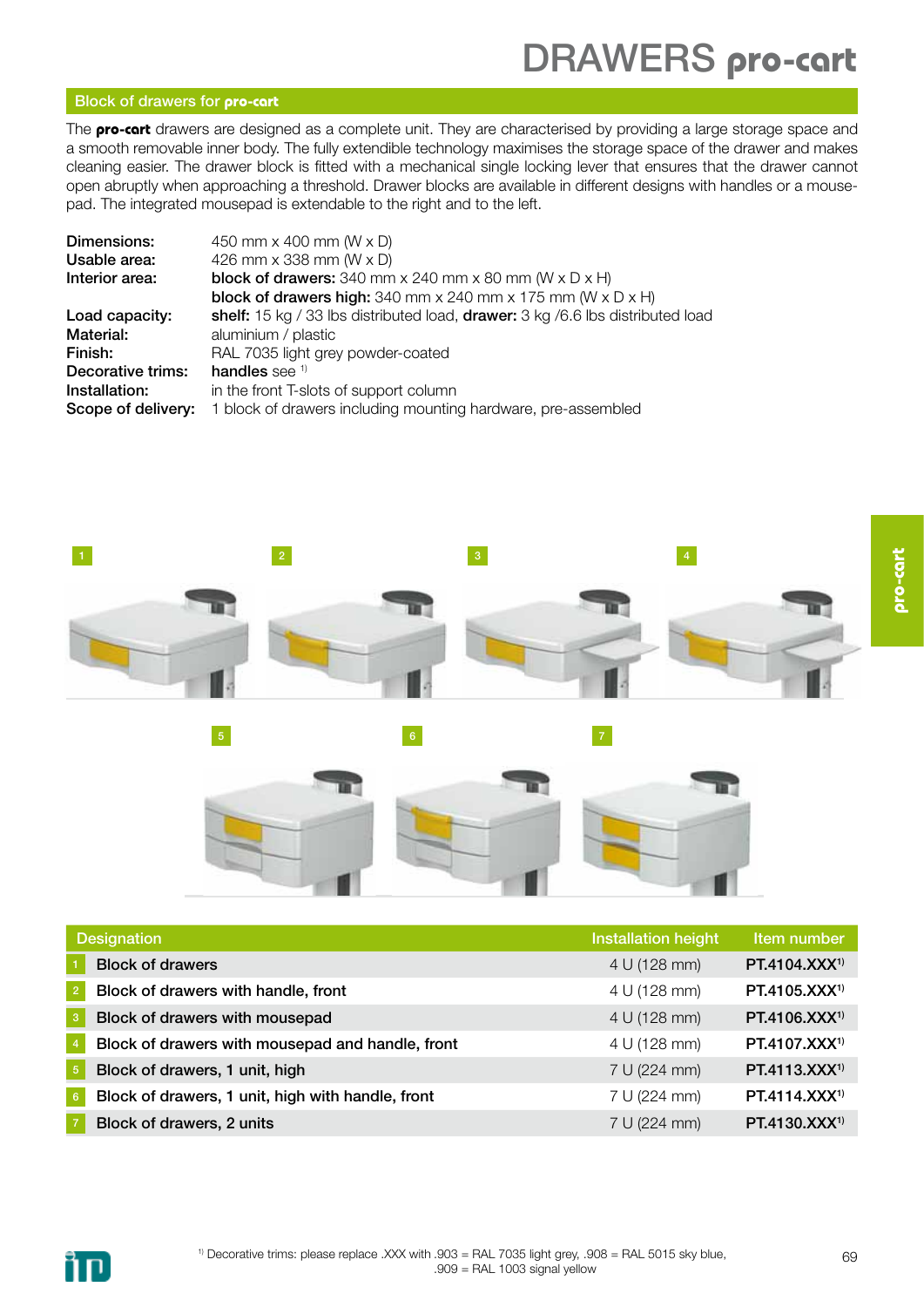### Keyboard drawer / handle **pro-cart**

#### Keyboard drawer with mousepad (left / right) for **pro-cart**

The keyboard drawer for the **pro-cart** can be extended by 260 mm and is mounted directly on the supporting column and usually placed under a storage shelf. When pulling out or pushing in the keyboard, the keyboard cable and the mouse are guided safely. The keyboard is prevented from slipping by two adjustable stops. The integrated mousepad can be pulled out both to the left and the right. The drawer is suitable for keyboards up to 200 mm in depth.

| <b>Installation height:</b> $3 \cup (96 \text{ mm})$ |                                                              |
|------------------------------------------------------|--------------------------------------------------------------|
| Load capacity:                                       | 3 kg / 6.6 lbs distributed load                              |
| Material:                                            | steel / aluminium                                            |
| Finish:                                              | RAL 7035 light grey powder-coated                            |
| Installation:                                        | in the front T-slots of support colum                        |
| Scope of delivery:                                   | 1 keyboard drawer including mounting hardware, pre-assembled |





#### Designation **Item number Item number Item number Item number Item number Item number**

Keyboard drawer with mousepad (left / right) **PT.4108.991** PT.4108.991

#### Push handle for **pro-cart**

The pushing handle is mounted on the rear of the support column and creates a pushing position of 90 degrees offering plenty of legroom and a space-saving parking position at a 15 °-angle. The handle can also be mounted at a chosen height alongside the **pro-cart** support column.

Material: steel / aluminium / plastic Finish: mount: plastic, RAL 7035 light grey; push handle: powder-coated Decorative trims: push handle see <sup>1)</sup> **Installation:** in the front T-slots of support colum Scope of delivery: 1 push handle including mounting hardware, factory assembly only



| <b>Designation</b>              | ltem number               |
|---------------------------------|---------------------------|
| Push handle for <b>pro-cart</b> | PT.2000.XXX <sup>1)</sup> |